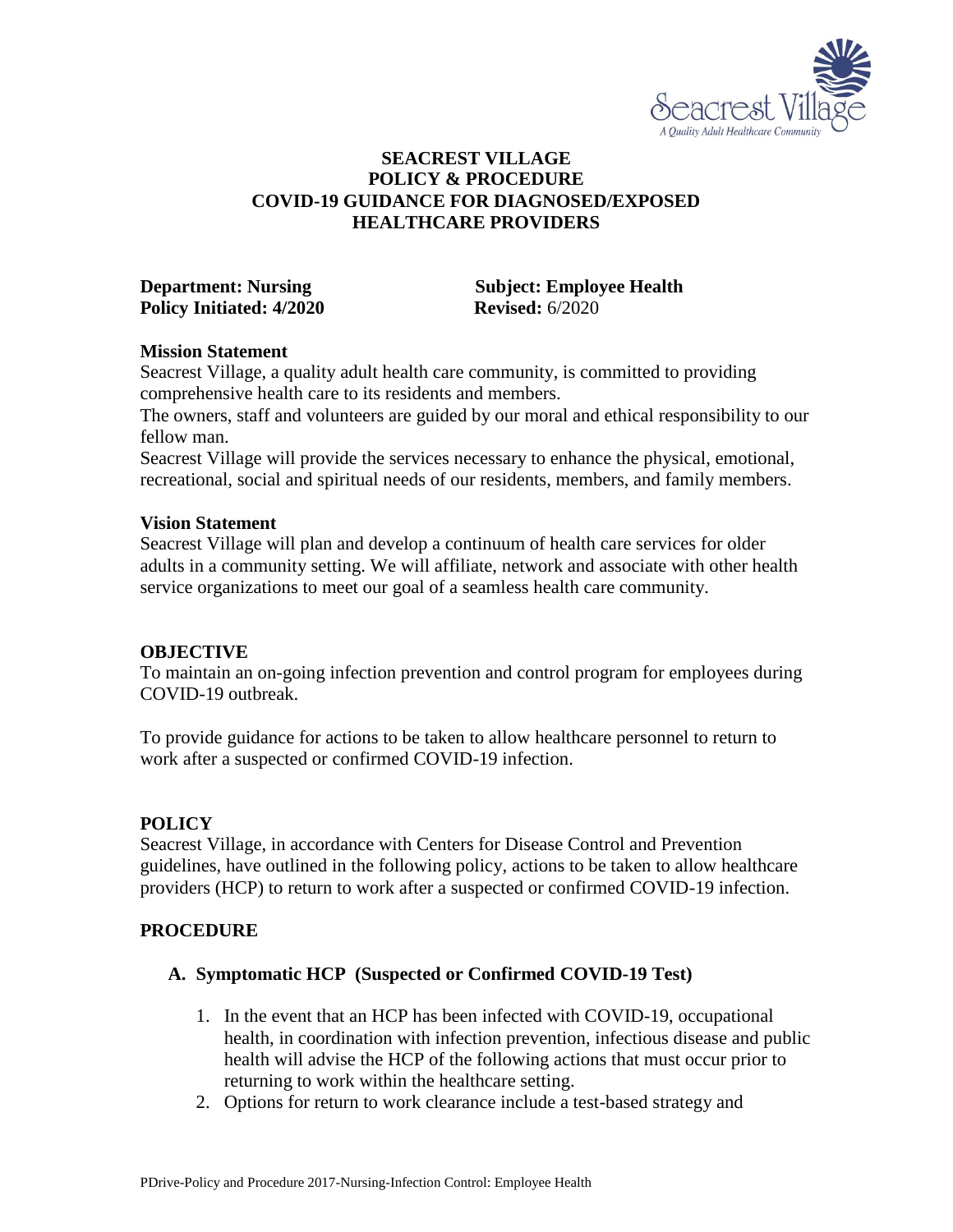

symptom-based strategy.

- 3. Upon meeting the aforementioned requirements, the HCP must receive documented approval to return to work from occupational health.
- 4. Upon returning to work, HCP should comply with the following:
	- Wear a facemask for source control at all times while in the facility until all symptoms are completely resolved. After this time period, this HCP should revert to our policy regarding universal source control during the pandemic. A facemask does not replace the need to wear an N95 or higher-level respirator (or other recommended PPE) when indicated, including when caring for patients with suspected or confirmed COVID-19.
	- Be restricted with contact with severely immunocompromised residents (e.g. transplant, hematology-oncology) until 14 days after illness onset.
	- Adhere to hand hygiene, respiratory hygiene and cough etiquette in CDC's interim infection control guidance (e.g. cover nose and mouth when coughing or sneezing, dispose of tissues in waste receptacles)
	- Self-monitor for symptoms and seek re-evaluation from occupational health if respiratory symptoms recur or worsen.

#### **Test-Based Strategy**

Exclude from work until resolution of fever without the use of fever-reducing medications and improvement in respiratory symptoms and negative results of an FDA Emergency Use Authorized COVID-19 molecular assay from at least 2 consecutive respiratory specimens collected more than or equal to 24 hours apart (total of 2 negative specimens).

## **Symptom-Based Strategy**

Exclude from work until at least 3 days (72 hours) have passed since recovery defined as resolution of fever without the use of fever-reducing medications and improvement in respiratory symptoms (e.g. cough, shortness of breath); and at least 10 days have passed since symptoms first appeared.

# **B. Asymptomatic HCP With Laboratory-Confirmed COVID-19**

#### **Time-Based Strategy**

Exclude from work until 10 days have passed since the date of their first positive COVID-19 test assuming they have not subsequently developed symptoms since their positive test. If they develop symptoms, then the symptom-based or test-based strategy should be used. Note, because symptoms cannot be used to gauge where these individuals are in the course of their illness, it is possible that the duration of viral shedding could be longer or shorter than 10 days after their first positive test.